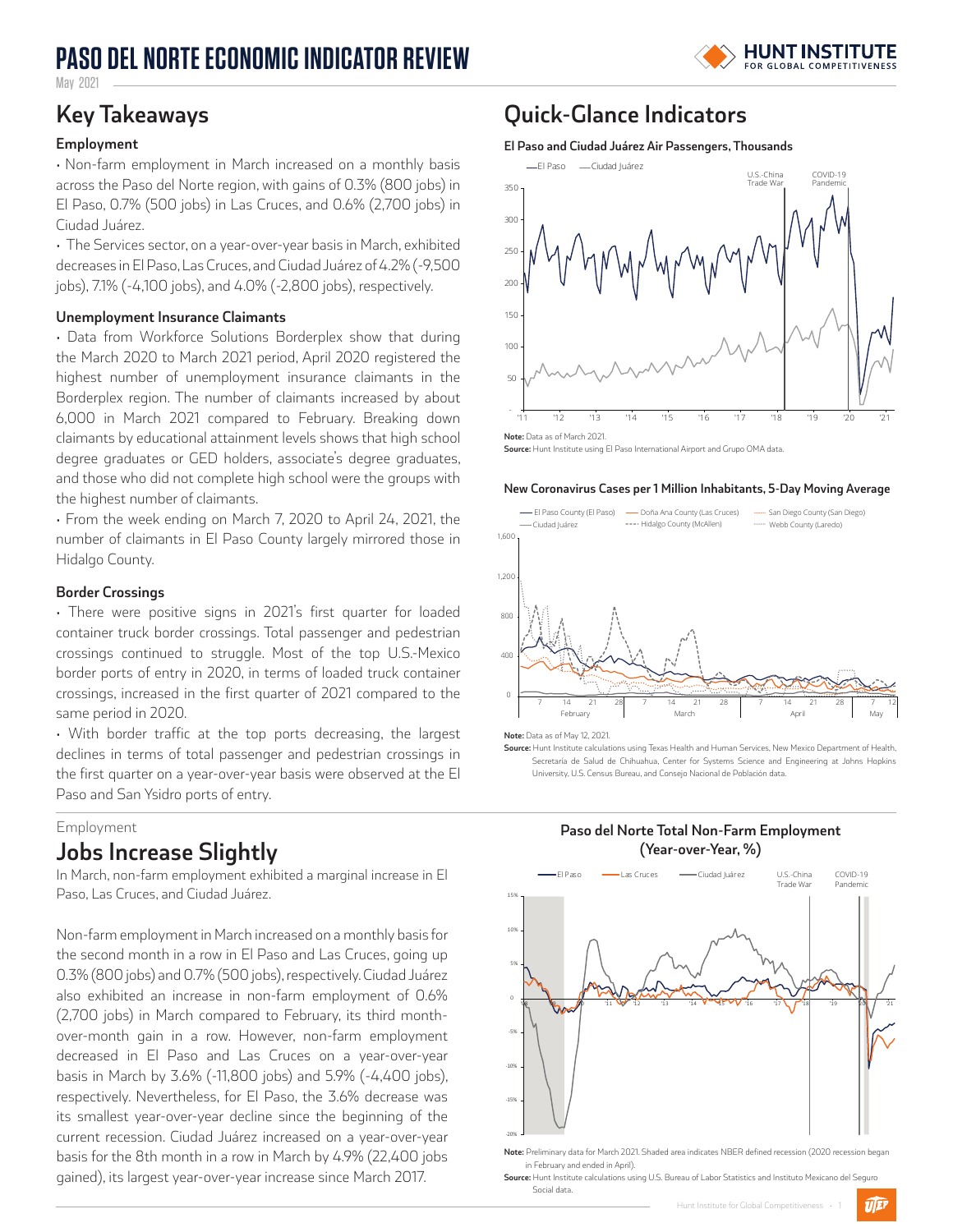# **PASO DEL NORTE ECONOMIC INDICATOR REVIEW**



May 2021

Across the five sectors used to compare non-farm employment across the Paso del Norte region, in March compared to February, El Paso increased in the Services (1,100 jobs) and Mining and Construction sectors (400 jobs), while decreasing in the Trade (-300 jobs), Manufacturing (-200 jobs), and Transportation and Utilities (-200 jobs) sectors. In Las Cruces, the Services sector gained 600 jobs, the Transportation and Utilities sector gained 100 jobs, while the Manufacturing sector lost 100 jobs, the Trade sector lost 100 jobs, and the Mining and Construction sector exhibited no job growth. In Ciudad Juárez, all sectors increased in March compared to February, with gains led by Manufacturing and Services, with 1,000 jobs added in each, respectively. Yearover-year, the Mining and Construction sector added 600 jobs in El Paso and 300 jobs in Ciudad Juárez, the Manufacturing sector added 100 jobs in Las Cruces and 23,900 jobs in Ciudad Juárez, the Transportation and Utilities sector added 100 jobs in Las Cruces and 1,200 jobs in Ciudad Juárez, and the Transportation and Utilities sector in El Paso remained stagnant. All other sectors across the region exhibited negative growth rates. The Services sector recorded the highest over-the-year job losses in absolute terms across the region, with decreases of approximately 9,500 jobs in El Paso, 4,100 jobs in Las Cruces, and 2,800 jobs in Ciudad Juárez.

The main sectors in March contributing to year-over-year job losses in El Paso were the Government sector with 3,500 jobs lost (-4.8%), the Leisure and Hospitality sector with 3,000 jobs lost (-8.0%), and the Education and Health Services sector with 1,600 jobs lost (-3.3%). In Las Cruces, the sectors with the largest year-over-year job losses in March were also the Leisure and Hospitality sector with 1,700 jobs lost (-20.2%), the Government sector with 1,700 jobs lost (-8.2%), and the Education and Health



**Paso del Norte Total Non-Farm Employment by Sector, March 2021 (Year-over-Year)**

**Note:** Preliminary data for March 2021. Services exclude Transportation and Utilities and Trade. Numbers are rounded to the nearest hundred

**Source:** Hunt Institute calculations using U.S. Bureau of Labor Statistics and Instituto Mexicano del Seguro Social data

Services sector with 400 jobs (-2.4%). In El Paso and Las Cruces, Leisure and Hospitality gained 800 jobs and 300 jobs, respectively, in March.

Unemployment Claimants

# **Unemployment Filings Increase in March**

The number of unemployment insurance claimants increased by about 6,000 from February to March in the Borderplex region.

According to Workforce Solutions Borderplex, during the March 2020 to March 2021 period, April 2020 was the month with the highest number of unemployment insurance claimants in the Borderplex Region (west Texas counties of El Paso, Hudspeth, Culberson, Jeff Davis, Presidio, Brewster) at 29,787. Breaking down claimants by education level shows that high school degree graduates or GED holders, associate's degree graduates, and those who did not complete high school were the groups with the highest number of unemployment claimants in the Borderplex region during the period of March 2020 to February 2021. Although the number of unemployment claimants mainly decreased after April 2020, those with a high school degree or GED and those with no high school degree exhibited spikes in March 2021 relative to the previous month. The number of claimants in March 2021 was 8,737 (up about 6,000 from the 2,635 in February), of which 3,777 had a high school degree or GED and 2,964 had not completed high school. Across all months, the group with the lowest number of claimants has been those with a bachelor's degree or higher.



**Note:** Workforce Solutions Borderplex Region includes 6 counties: El Paso, Hudspeth, Culberson, Jeff Davis, Presidio, and Brewster. **Source:** Hunt Institute using Workforce Solutions Borderplex data

In terms of weekly unemployment insurance claimants from the weeks ending on March 7, 2020 to April 24, 2021, El Paso County's number of claimants largely mirrored those of Hidalgo County and at times Travis County despite its larger population, although Travis County had higher peaks. El Paso County's peak during this period was the week ending on March 28, 2020 at 8,526 claimants. The peaks for Hidalgo County and the state of